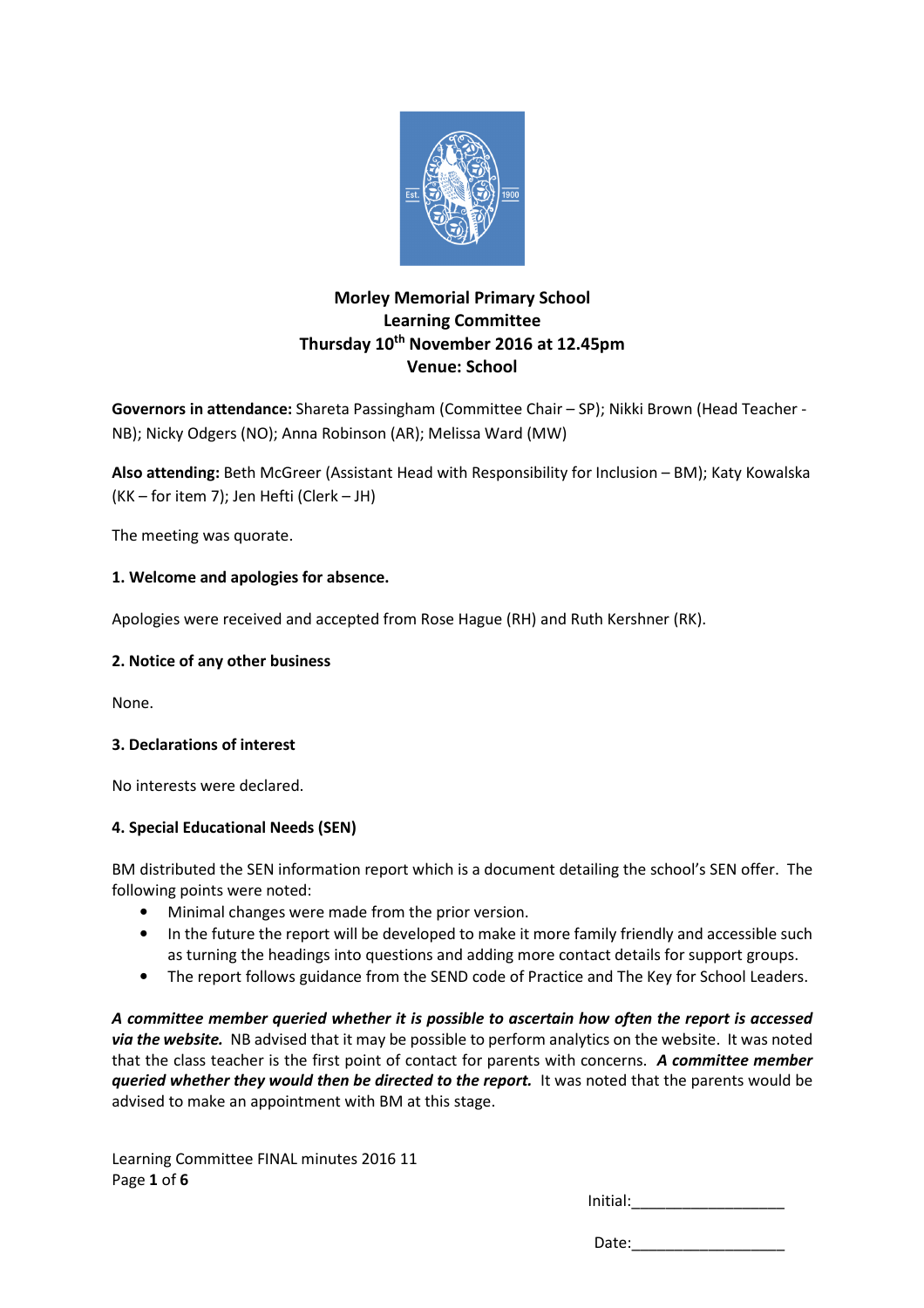BM advised that all parents with children on the SEN register would be invited to meet with her as part of the parent consultation process. A staff meeting will be held next week to identify pupils for the SEN register. Parents of those pupils would then be supplied with the report.

*A committee member queried whether the building could be classed as 'disability friendly' as the Early Years building is on two levels.* BM advised that this statement stands as there is a classroom on the ground floor. The Accessibility plan will be reviewed in December and be linked to this report. The issue around the Early Years building will be acknowledged therein.

Committee members noted that this report is to be reviewed annually rather than the SEND policy. It is not a statutory requirement to have both.

*A committee member queried the definition of 'Quality First Teaching*'. BM advised that all classroom practice should take account of any additional needs amongst pupils, rather than designating SEN immediately.

*A committee member queried whether links to various sources of support were detailed in the report.* NB advised that this information would be contained within the Local Authority (LA) local offer.

### **L1011-01 – ACTION: BM to amend report as discussed and send to JH to be uploaded to the website.**

NB noted how effective BM has been in her role as Inclusion Manager.

### SEN visit report

The following points were noted:

• There had been an increase in requests for places for pupils with complex needs leading to concerns over the school's capacity to offer effective provision for these children and the impact on staffing, facilities and other resources.

A committee member queried why requests had increased. NB advised that possibly the LA support framework is less accessible due to funding cuts.

A committee member queried whether pupils were moving within the county. NB advised that this was the case.

A committee member noted that the visit report commented on a need to support staff in the Early Years phase. A committee member advised that BM had signposted support needs and that external agencies such as the family worker and CREDS were becoming involved.

The committee noted that an Education Health and Care Plan (EHCP) had been approved for one pupil and noted the efforts of all involved with the process which can be challenging.

A committee member queried whether all teachers were meeting with BM reqularly. NB advised that the role of 'Assistant Head with Responsibility for Inclusion' role was part of the restructure and is having a direct impact on Teaching and Learning. Teachers have regular meeting to discuss planning for SEN pupils. The School Development Plan allows time for these extra meetings. It was noted that this was an important development, both in terms of all teachers now having responsibility for SEND provision, and workload issues.

Learning Committee FINAL minutes 2016 11 Page **2** of **6**

Initial: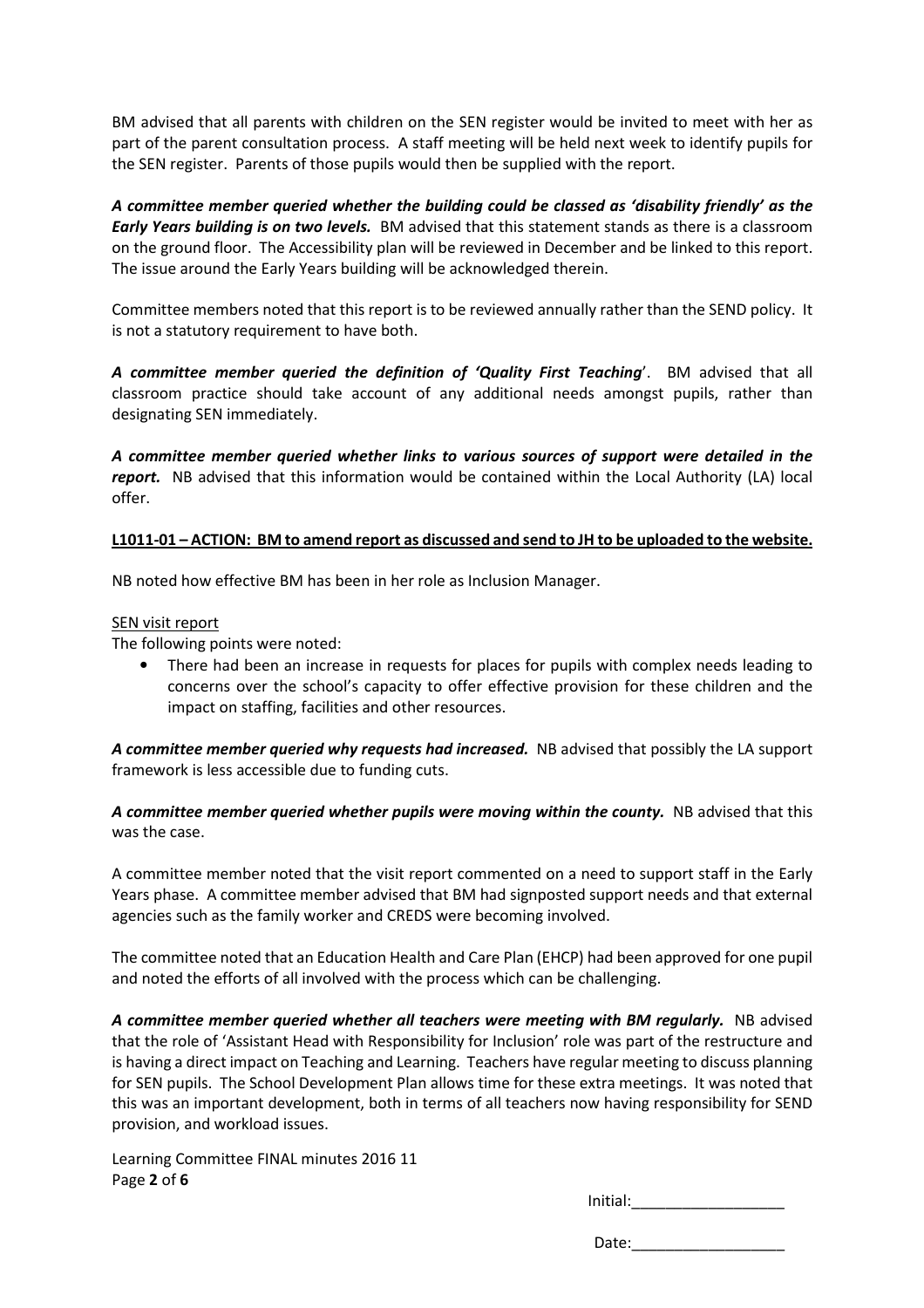# **5. Minutes of the last meeting and matters arising**

It was noted that Karen Darby was referred to as Kerry Darby on page 2.

Actions:

- LC2609-01 NO to populate Ofsted matrix with school data superseded by new version. CLOSED.
- LC2609-02 Behaviour Principles have been circulated to staff and then to the newsletter for consultation. To be approved at Full Governing Body (FGB). CLOSED.
- LC2609-03 Governors' website access it was noted that most documents will still be stored on the Google site with some 'live' documents contained within the Dropbox. JH to add link to governor website as footer on all agendas and password protect all data files.

# **6. Data**

Fischer Family Trust (FFT) Dashboard

The data was circulated prior to the meeting.

The committee noted that FFT data is not statutory and not reviewed by Ofsted, who only refer to RAISEonline data. School can choose to share FFT data with Ofsted

The following points were noted:

- A committee member noted that some of the highlighted areas in the report had already been identified by school, such as the gender difference in attainment in Maths at KS1 and KS2.
- But according to the 'Pupil Groups and Progress' section, all pupil groups in KS1 (except first language not English) are below expected progress compared to national levels however it is known that attainment at school is good.
- There are concerns over the decision to link Early Years attainment to the end of Key Stage 1 (KS1) results in order to measure progress as the two phases are not assessed in the same way.
- The committee noted that the expectations of the KS1 framework are much higher than Early Years so pupils have to make accelerated progress to reach Age Related Expectations (ARE). This is evidenced in the drop in progress for this group.
- *A committee member challenged why FFT data was referred to at all since it is not statutory.* It was noted that it provides an overview of performance in the school but there were many questions about how the underlying data had been used to provide the data dashboard.
- It was noted that FFT was historically used as a target setting tool rather than for data analysis.
- A committee member noted that there are now only two 'proof points' in the assessment process so there is no subtlety in the data presented. The confidence interval is therefore very wide. The validity of FFT data should be examined.
- NB advised that areas of interest/concern highlighted by analysis of the RAISEonline data would be identified, then the context given in terms of the cohort etc.
- **LC1011-02 ACTION: The committee agreed that two committee members should analyse the RAISEonline data in detail then report summary findings back to this committee.**

Learning Committee FINAL minutes 2016 11 Page **3** of **6**

Initial: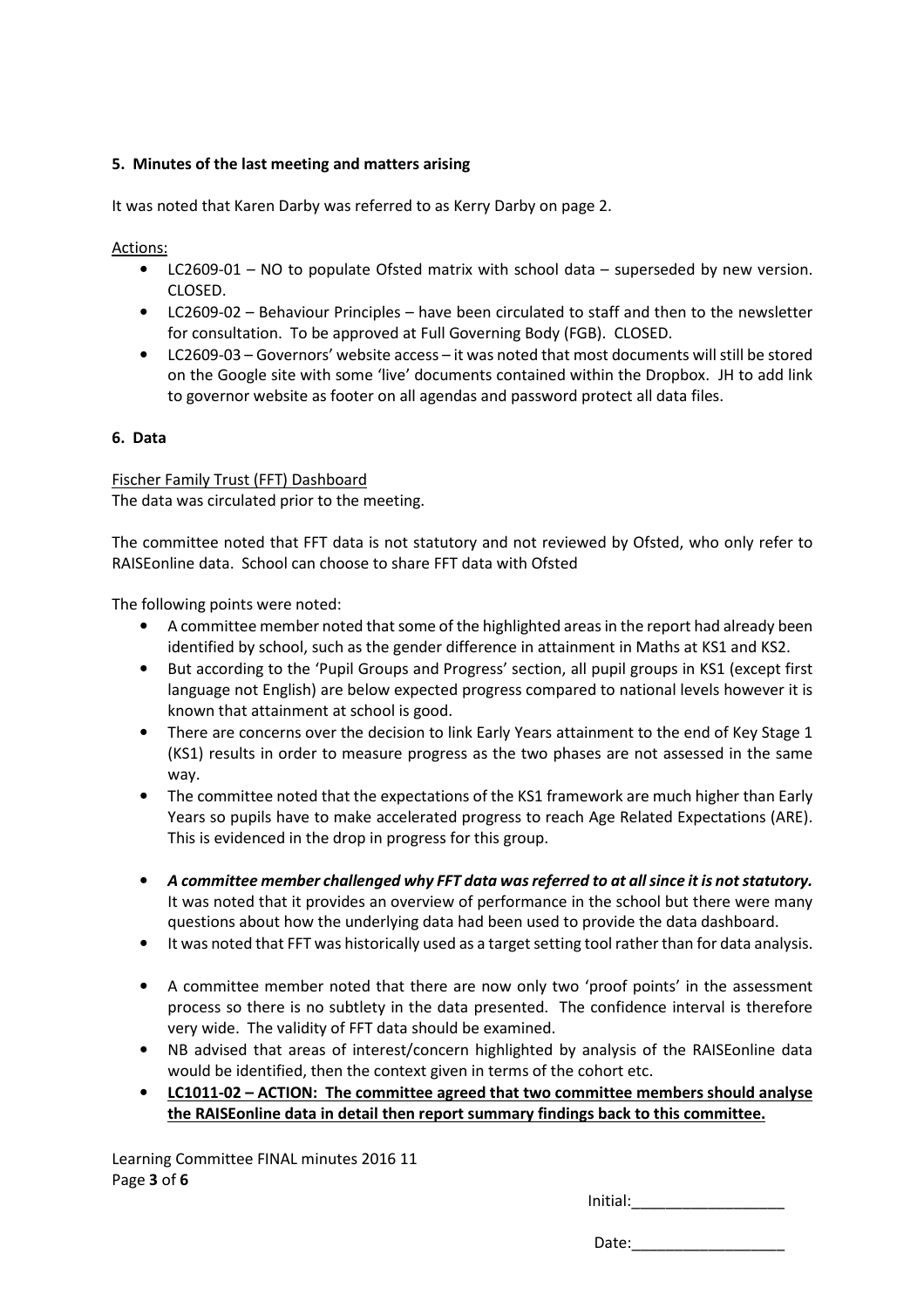NB advised the committee verbally of headlines from the recently published RAISEonline data (unvalidated):

- The classification for statistical significance is now one pupil
- Reading results are in the top 10% nationally
- Writing and Maths are in line with national results
- Pupils are grouped by their prior attainment band by combining the average points score (APS) for Reading, Writing and Maths is KS1. The Maths score is doubled and the total divided by four to give the prior attainment banding.
- Comparison re prior attainment is made by reviewing where pupils at the same starting point achieve by the end of Key Stage 2 (KS2).
- The committee reflected on the fact that the double weighting of the Maths APS may lead to an inflated prior attainment band for some pupils.
- This data reflects information previously shared in that Reading attainment is above average, disadvantaged pupils do well and that performance is less good for all pupils in Writing.
- The committee noted that if a pupil does not meet every objective in Writing then they cannot be assessed as achieving greater depth which would affect the results for, i.e., a dyslexic pupil.
- Full analysis of the data will provide context.
- It was noted that school uses the data intelligently with insight into the circumstances of individual pupils. The committee/governors should ask broad questions regarding attainment/progress and strategies to address issues.

### **7. Review of the curriculum offered at Morley**

KK circulated a Curriculum Update report which is attached to these minutes. The following points were noted:

- All subjects are taught across all year groups
- Subjects are blocked across a half term
- Some subjects such are Maths and English are taught discretely
- Other subjects are taught as a topic such as History and Geography in the recent Fenlands project. Teaching of science varies between topic based or subject based depending on the year group.
- Computing is cross curricular in the lower year groups
- The new curriculum is content driven. The prior version was skills driven meaning that staff have a strong skillset.
- Pupils should be able to transfer skills regardless of content.
- Key Performance Indicators have been established for foundation subjects. Key questions have been identified that pupils should be able to answer in order to meet ARE.
- 'Focused Education' assesses in more detail than Target Tracker which has fewer objectives for foundation subjects.
- A topic based approach is used for planning.
- The creative learning journey is not being used as Target Tracker has proved a more powerful tool for data collation and analysis.
- History is going well and is cross curricular
- English and Maths some refinement required

Learning Committee FINAL minutes 2016 11 Page **4** of **6**

Initial: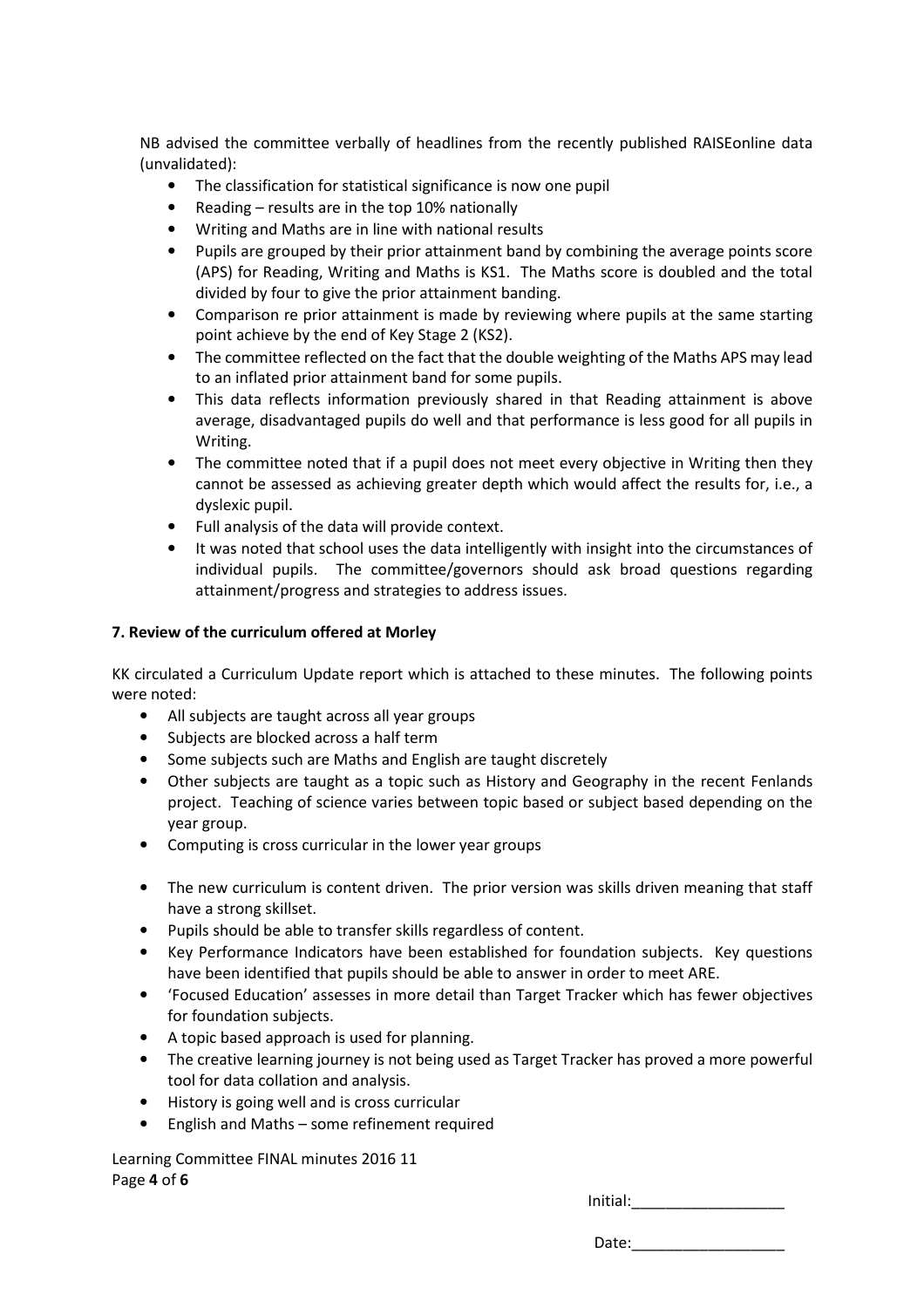- PHSE there is a clear framework for planning and teaching
- The Music coordinator is working to ensure consistency coverage across school.
- The Artsmark process is starting.
- There is development around improving girls' attainment in Maths.

#### British Values

- Key words are used in assemblies
- Values are connected to what is happening in the wider world
- Assemblies are interactive
- Values are often discussed within RE lessons or PHSE lessons
- Teachers are aware of the images they use, i.e. to reflect diversity

The committee performed a learning walk to assess for British Values within school. The committee reported that they saw:

- The Kindness quilt
- Celebration tree which reflects on tolerance and kindness
- Bucket for random acts of kindness
- Communities week display detailing visits from various members of the community
- A poster noting the 20 languages spoken in school
- Multi-lingual and multi-cultural books available in the library
- Stonewall posters
- Class rules which are developed collaboratively
- World War 2 displays the topic explores democracy and conflict.
- Maps
- Displays valuing people and their differences

### **8. Any other business**

None tabled.

With no further business the meeting closed at 3.05pm.

Future meeting dates  $23.2.17 - 1$ pm 8.6.17

All decisions pay due regard to the school's equality policy and the Equality Act 2010

### Actions

| Ref       | Minutes area | Action                     | Owner | Status/deadline |
|-----------|--------------|----------------------------|-------|-----------------|
| LC2609-   | 5. Minutes – | JH to add link to governor | JH    | Open            |
| 03        | Gov website  | website as footer on all   |       |                 |
| (updated) |              | agendas and password       |       |                 |
|           |              | protect all data files.    |       |                 |

Learning Committee FINAL minutes 2016 11 Page **5** of **6**

Initial: